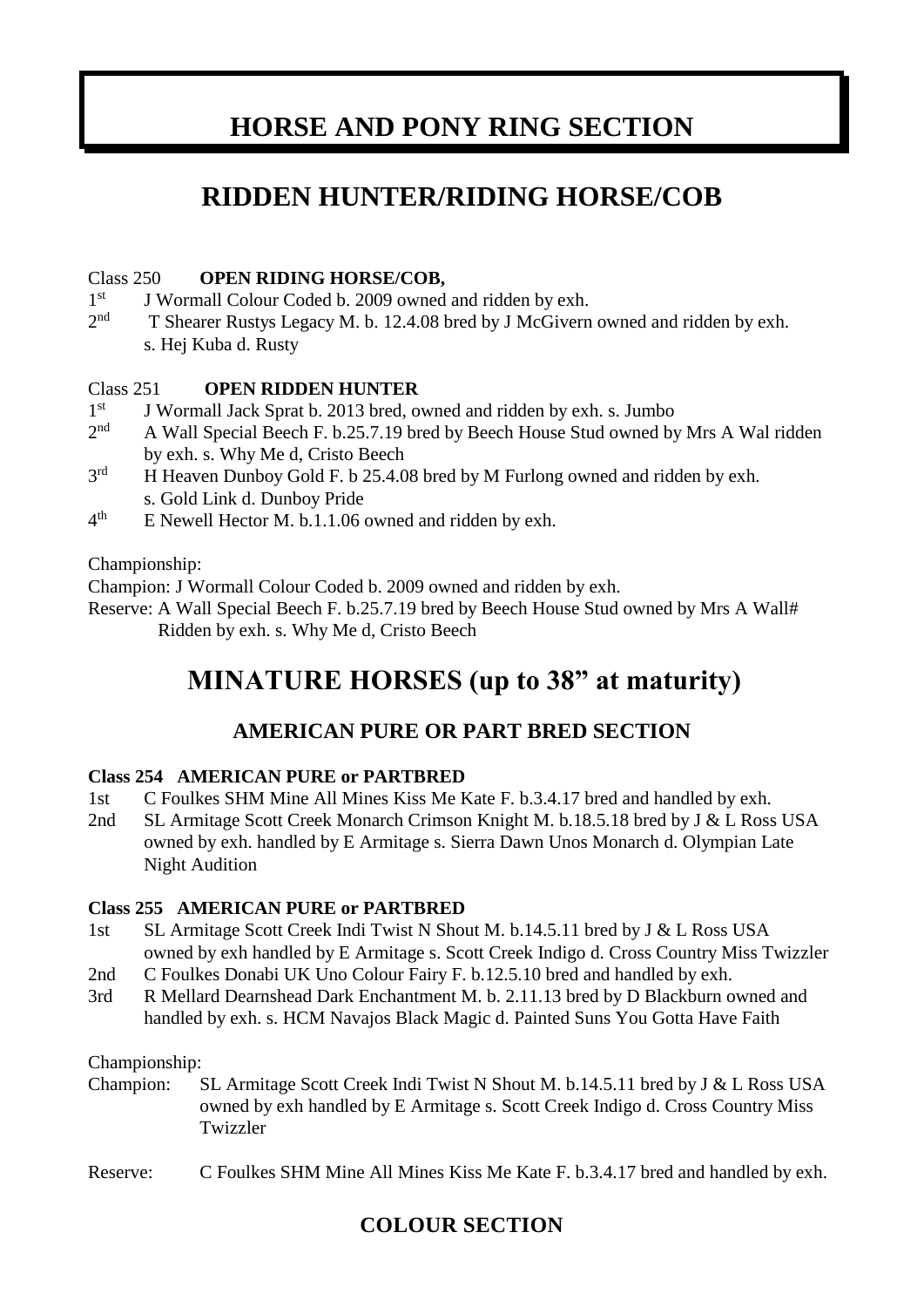#### **Class 256 OPEN SOLID COLOUR**

----.

#### **Class 257 OPEN ANY OTHER COLOUR**.

- 1st SL Armitage Ujenik Extasys Fine Design M. b. 10.6.11 owned by exh. handled by E Armitage s. Little Kings Double Extasy d. Mardi Gras Winning Colours
- 2nd G Sebright Glock M. handled by S Thompson s. Critter Creek Classic Pistolo d. Critter Creek Rowdy Ray of Sunshine
- 3rd L Colwell Longfield Panda M. b.5.2.05 bred by Mrs J M Aspley owned and handled by Exh. s. Longfield Briar d. Firecracker of Jamboree

### **TYPE SECTION**

#### **Class 258 OPEN REFINED TYPE MINIATURE**.

- 1st SL Armitage Scott Creek Indi Twist N Shout M. b.14.5.11 bred by J & L Ross USA owned by exh handled by E Armitage s. Scott Creek Indigo d. Cross Country Miss Twizzler
- 2nd C Foulkes SHM Mine All Mines Kiss Me Kate F. b.3.4.17 bred and handled by exh.

#### **Class 259 OPEN MIDDLEWEIGHT TYPE MINIATURE**

- 1st SL Armitage Ujenik Extasys Fine Design M. b. 10.6.11 owned by exh. handled by E Armitage s. Little Kings Double Extasy d. Mardi Gras Winning Colours
- 2nd C Foulkes Donabi UK Uno Colour Fairy F. b.12.5.10 bred and handled by exh.
- 3rd R Mellard Dearnshead Dark Enchantment M. b. 2.11.13 bred by D Blackburn owned and handled by exh. s. HCM Navajos Black Magic d. Painted Suns You Gotta Have Faith
- 4th G Sebright Glock M. handled by S Thompson s. Critter Creek Classic Pistolo d. Critter Creek Rowdy Ray of Sunshine
- 5th L Colwell Longfield Panda M. b.5.2.05 bred by Mrs J M Aspley owned and handled by Exh. s. Longfield Briar d. Firecracker of Jamboree

#### **Class 260 OPEN MICRO MINIATURE HORSE**

1st C Foulkes Ls Glamour Girl F b.1.6.11 bred and owned by exh.

#### Championship:

| Champion: | SL Armitage Scott Creek Monarch Crimson Knight M. b.18.5.18 bred by J & L Ross |
|-----------|--------------------------------------------------------------------------------|
|           | USA owned by exh. handled by E Armitage s. Sierra Dawn Unos Monarch d.         |
|           | <b>Olympian Late Night Audition</b>                                            |
| Reserve:  | SL Armitage Ujenik Extasys Fine Design M. b. 10.6.11 owned by exh. handled     |
|           | by E Armitage s. Little Kings Double Extasy d. Mardi Gras Winning Colours      |

### **MINIATURE HORSE HOME PRODUCED SECTION**

#### **Class 261 HOME PRODUCED/ AMATEUR OWNER HANDLER MINIATURE HORSE**.

1st C Foulkes SHM Mine All Mines Kiss Me Kate F. b.3.4.17 bred and handled by exh.

#### **Class 262 HOME PRODUCED/ AMATEUR OWNER HANDLER MINIATURE HORSE.**.

1st L Colwell Longfield Panda M. b.5.2.05 bred by Mrs J M Aspley owned and handled by Exh. s. Longfield Briar d. Firecracker of Jamboree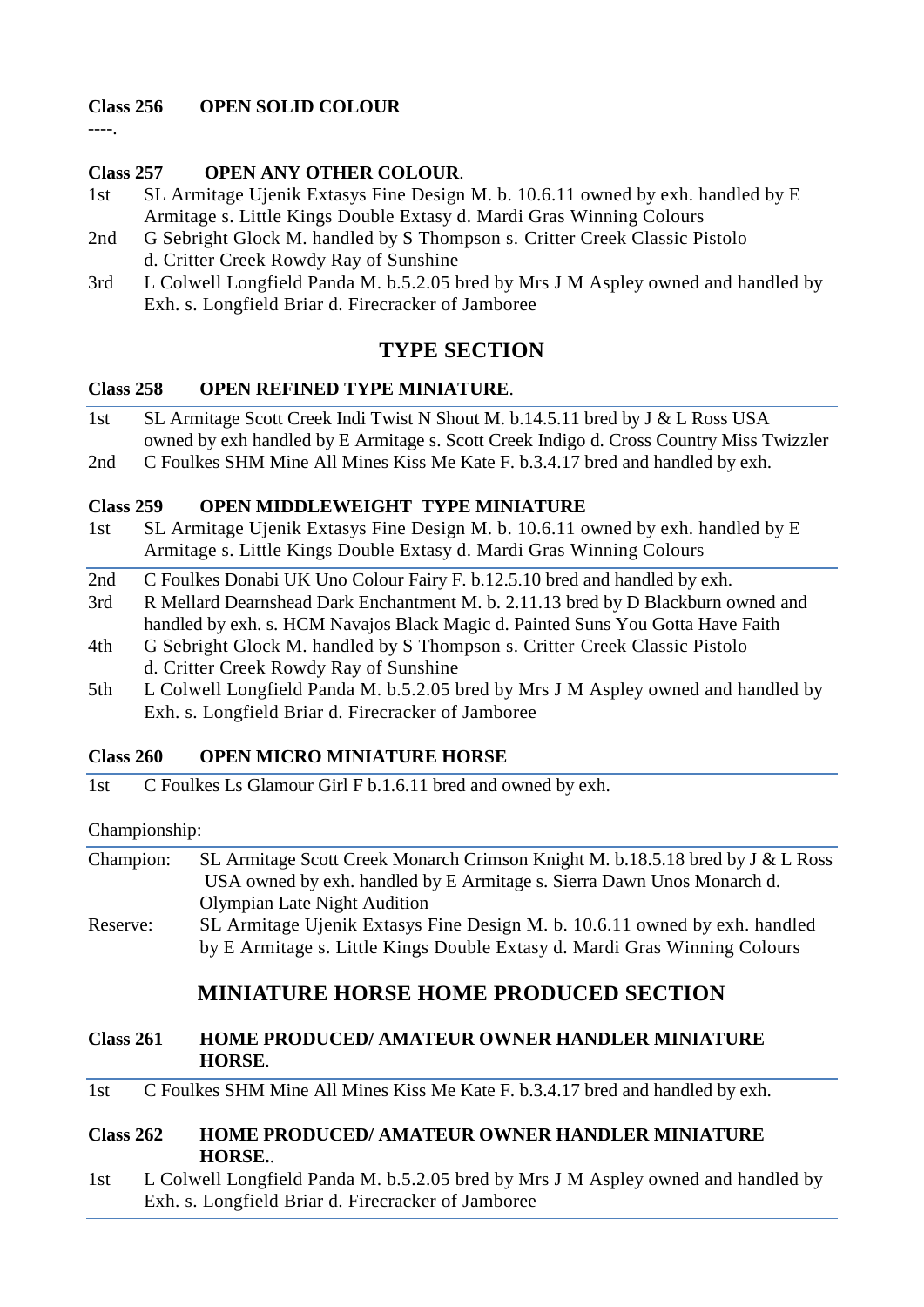- 2nd C Foulkes Ls Glamour Girl F b.1.6.11 bred and owned by exh.
- 3rd R Mellard Dearnshead Dark Enchantment M. b. 2.11.13 bred by D Blackburn owned and handled by exh. s. HCM Navajos Black Magic d. Painted Suns You Gotta Have Faith

### **THE SUPREME CHAMPION MINIATURE HORSE for 2019**

Supreme Champion: SL Armitage Ujenik Extasys Fine Design M. b. 10.6.11 owned by exh. handled by E Armitage s. Little Kings Double Extasy d. Mardi Gras Winning Colours

Reserve Champion: SL Armitage Scott Creek Monarch Crimson Knight M. b.18.5.18 bred by J & L Ross USA owned by exh. handled by E Armitage s. Sierra Dawn Unos Monarch d. Olympian Late Night Audition

1<sup>st</sup> Reserve Champion: C Foulkes SHM Mine All Mines Kiss Me Kate F. b.3.4.17 bred and handled by exh.

### **SHETLANDS**

#### Class 263 **NPS EQUESTRIAN MARKETPLACE SMALL PONY**, not to mature at over 34" high, , 4 years old or over.

#### $4<sup>th</sup>$

| 1 <sup>st</sup>     | J Smith Robin's Brae Tilly F. b.2016 owned and handled by G Smith bred by Mrs     |
|---------------------|-----------------------------------------------------------------------------------|
|                     | LKM Smith s. Gunelsta Oscar d. Gott Marda                                         |
| 2 <sup>nd</sup>     | B Twinning Pinglewood Rosa F. bred and owned by exh. s. Pinglewood Tobermory      |
|                     | d. Courmille Special K                                                            |
| 3 <sup>rd</sup>     | J Everill Helenbrie Bella F. b. 27.4.13 bred by V Chugg owned and handled by exh. |
|                     | s. Helenbrie Jake d. Jasden Ebony Eclipse                                         |
| 4th                 | L Colwell Longfield Panda M. b.5.2.05 bred by Mrs J M Aspley owned and            |
|                     | Exh. s. Longfield Briar d. Firecracker of Jamboree<br>handled by                  |
| $\overline{5^{th}}$ | J Sayer Layston Showgirl F. b.2.5.10 bred by C Coates owned and handled by exh.   |
|                     | s. Blazefield Pete d. Morjoy Little Wonder                                        |

#### Class 264 **FOAL,**

1<sup>st</sup> B Twinning Pinglewood Vanilla Ice M. b. 15.4.19 bred and owned by exh. s. Pixbrooke Gold Dust d. Pinglewood Rosa

#### Class 265 **NPS EQUESTRIAN MARKETPLACE SMALL PONY**, Colt, Filly or Gelding, 1, 2 or 3 years old

- $1<sup>st</sup>$ B Twinning Pinglewood Flute M. b. 4.4.18 bred and owned by exh. s Pinglewood Sam d. Pinglewood Chrystie
- $2<sub>nd</sub>$ J Everill Gwmgwaun Grug F. b. 2.5.15 bred by J A Thomas owned and handled by exh.

s. Halstock Geronimo d. Bwichclawdd Grug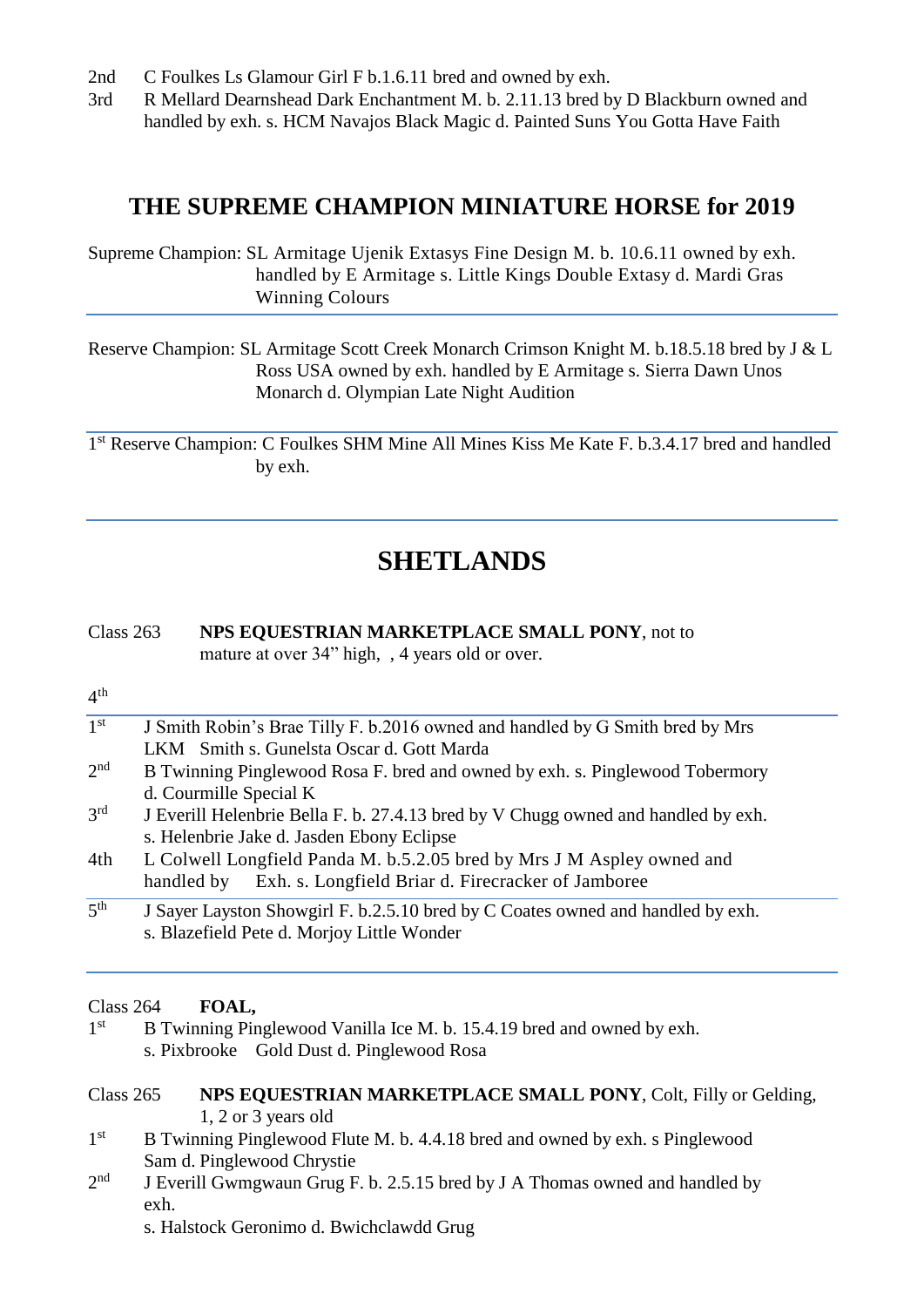- $3<sup>rd</sup>$ P Jessop Snelsmore Upper Class M. b. 5.7.17 bred by Mr and Mrs CT Percy owned and handled by exh. s. Kington Za Za Rac d. Snelsmore Lucie Locket
- Class 266 **NPS EQUESTRIAN MARKETPLACE STALLION SMALL PONY,** 4 years and over.

#### Championship:

----

- Champion: J Smith Robin's Brae Tilly F. b.2016 owned and handled by G Smith bred by Mrs LKM Smith s. Gunelsta Oscar d. Gott Marda
- Reserve: B Twinning Pinglewood Flute M. b. 4.4.18 bred and owned by exh. s Pinglewood Sam d. Pinglewood Chrystie
- Class 267 **NPS EQUESTRIAN MARKETPLACE YEARLING**, Colt, Filly or Gelding,
- $1<sup>st</sup>$ Mr & Mrs L Gregory Brewards Kora F. owned and bred by exh. handled by L Gregory s. Champlers Rosemard d. Hawkdale K

#### Class 268 **NPS EQUESTRIAN MARKETPLACE 2 OR 3 YEAR OLD**,

 $1<sup>st</sup>$ E Smith Leafycroft Stella F. bred by Mrs L Deacon b. 3.5.17 s. Stepley Volcano Husk d. Samber Schnapps owned and handled by exh.

#### Class 269 **NPS EQUESTRIAN MARKETPLACE MARE OR GELDING**,

- 4 years and over.
- $1<sup>st</sup>$ Mr and Mrs L Gregory Brewards Pippa F. b. 3.2.11 owned and bred by exh. handled by MrsJ Gregory s. Champlers Rosemarc d Buckberry Prudence
- $2<sup>nd</sup>$ J Smith Champlers Mimosa F. b.2007 owned and handled by exh. bred by Pickett  $&$ Sargeant s. Zain of Berry d. Schivas Morag
- 3rd N Andersen Smith Brewards Ellie F. bred by Mr & Mrs L Gregory b. 15.4.15 s. Champlers Rosemarc d. Dryknowl Enkara
- Class 270 **FOAL**

#### Class 271 **NPS EQUESTRIAN MARKETPLACE STALLION**, 4 years and over.

----

|           | Championship: $1st$ and $2nd$ Prizewinners in Classes 267 to 271 inclusive qualify for                                                         |
|-----------|------------------------------------------------------------------------------------------------------------------------------------------------|
|           | the Championship for the Rosehall Telstar Challenge Cup, <i>kindly presented by</i>                                                            |
|           | the Late Mr & Mrs R S Britland (Melland Shetlands).                                                                                            |
| Champion: | Mr & Mrs L Gregory Brewards Kora F. owned and bred by exh. handled by L                                                                        |
|           | Gregory s. Champlers Rosemard d. Hawkdale K                                                                                                    |
| Reserve:  | Mr and Mrs L Gregory Brewards Pippa F. b. 3.2.11 owned and bred by exh. handled<br>by Mrs J Gregory s. Champlers Rosemarc d Buckberry Prudence |
|           | Championship: $1st$ and $2nd$ Prizewinners in Classes 264, 265, 267, 268 and 270 qualify for the                                               |
|           | Championship for the Drakelaw Shetland Pony Show "Blue Mink" trophy in                                                                         |
|           | memory of Franz Mauritz, kindly donated by Mr and Mrs Bridge.                                                                                  |

Champion: B Twinning Pinglewood Flute M. b. 4.4.18 bred and owned by exh. s Pinglewood Sam d. Pinglewood Chrystie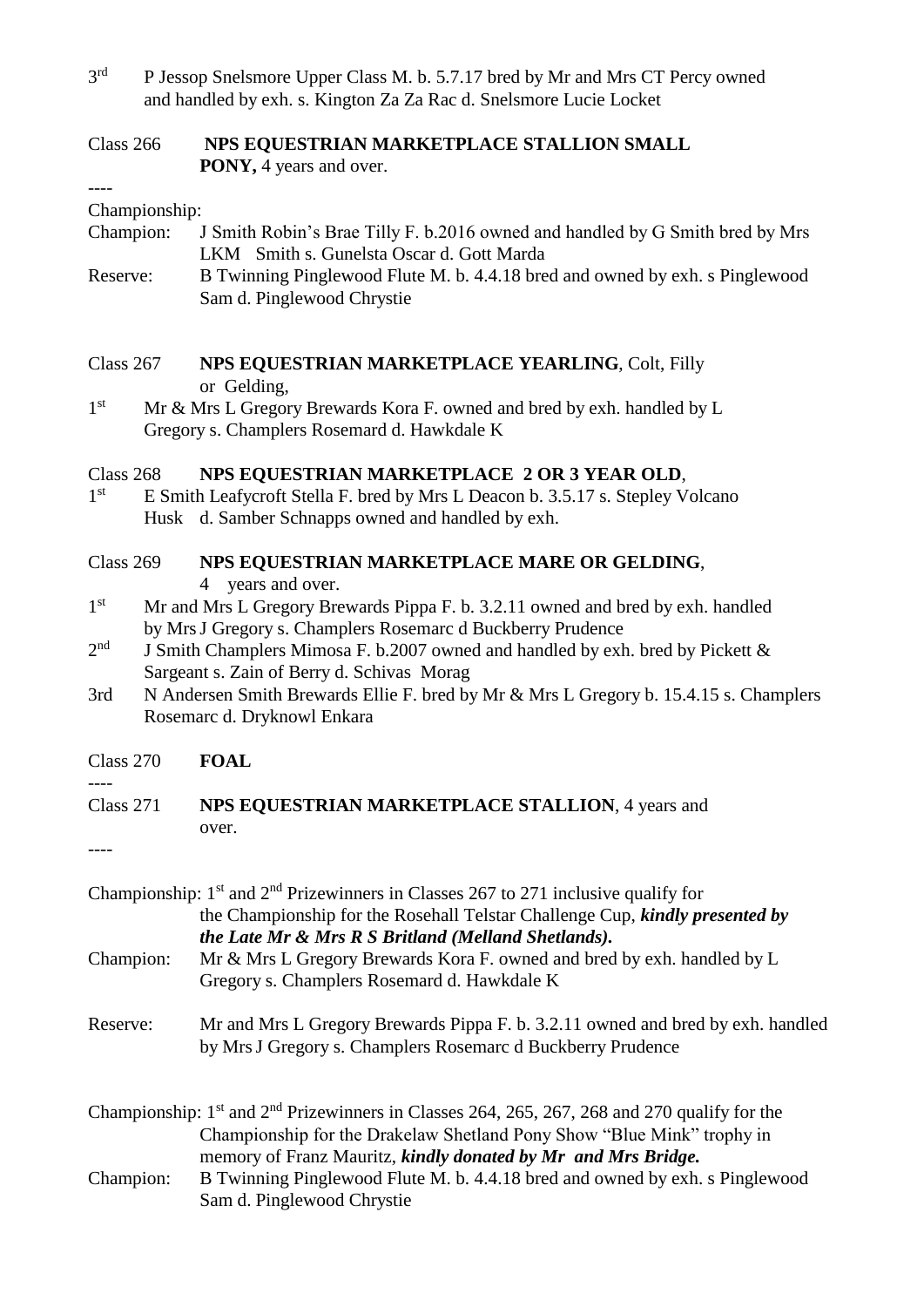| Reserve:                 | Mr & Mrs L Gregory Brewards Kora F. owned and bred by exh. handled by L<br>Gregory s. Champlers Rosemard d. Hawkdale K                                                                                                                      |
|--------------------------|---------------------------------------------------------------------------------------------------------------------------------------------------------------------------------------------------------------------------------------------|
| <b>Overall Champion:</b> | Overall Championship: Champion and Reserve Champions from the three championships held in<br>this section qualify to come forward for the Overall Shetland Championship.<br>B Twinning Pinglewood Flute M. b. 4.4.18 bred and owned by exh. |
| <b>Overall Reserve:</b>  | s Pinglewood Sam d. Pinglewood Chrystie<br>J Sayer Layston Showgirl F. b.2.5.10 bred by C Coates owned and handled by                                                                                                                       |

NPS M&M In Hand Kilmannan Stud Silver Medal Rosette Championship: Champion

exh. s. Blazefield Pete d. Morjoy Little Wonder

Reserve

## **COLOURED HORSES AND PONIES**

#### Class 272 **THE CHAPS (UK) OPEN NATIVE/COB/TRADITIONAL TYPE IN HAND QUALIFIER CLASS.**.

- 1st C Scott Rocky M. b.1.1.02 owned by exh. handled by L Scott
- 2nd J Sayer Layston Showgirl F. b.2.5.10 bred by C Coates owned and handled by exh. s. Blazefield Pete d. Morjoy Little Wonder
- 3rd L Colwell Longfield Panda M. b.5.2.05 bred by Mrs J M Aspley owned and handled by exh. s. Longfield Briar d. Firecracker of Jamboree

#### Class 273 **THE CHAPS (UK) OPEN NON-NATIVE IN HAND QUALIFIER CLASS.**

1st J Parkes Madame Sydney F. b.10.9.05 owned by B Parkes handled by exh.

Class 274 **THE CHAPS (UK) OPEN YOUNGSTOCK QUALIFIER** 1, 2 or 3 year old, no foals

Championship:

-----

Champion: J Parkes Madame Sydney F. b.10.9.05 owned by B Parkes handled by exh. Reserve: C Scott Rocky M. b.1.1.02 owned by exh. handled by L Scott

#### Class 275 **THE CHAPS (UK) NATIVE/COB/TRADITIONAL OPEN RIDDEN QUALIFIER CLASS**

1st J Wormall Colour Coded b. 2009 owned and ridden by exh.

### Class 276 **THE CHAPS (UK) NON NATIVE OPEN RIDDEN QUALIFIER CLASS.**

Championship:

------

Champion: J Wormall Colour Coded b. 2009 owned and ridden by exh.

Reserve: ----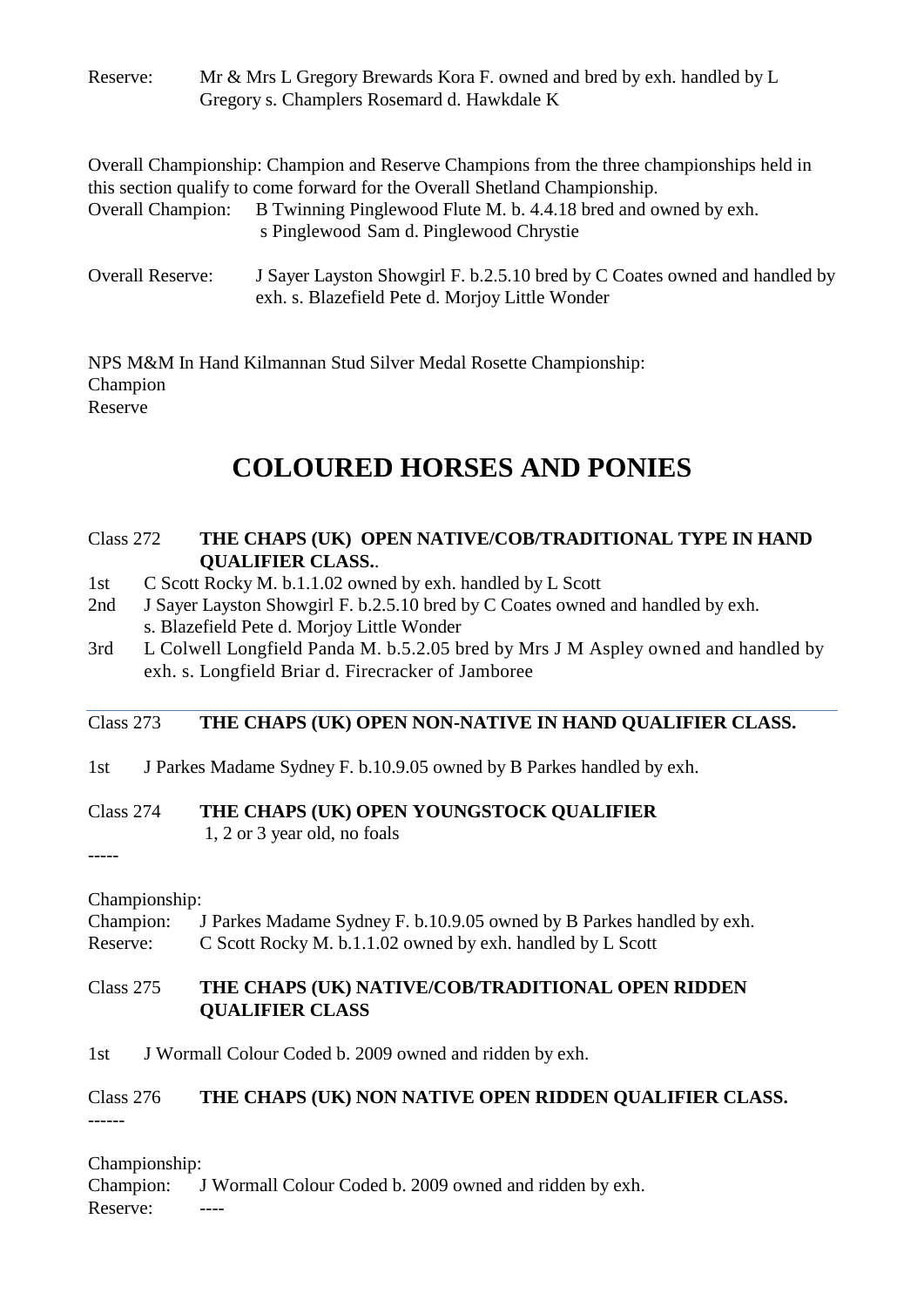## **UNAFFILIATED RIDDEN/IN HAND HORSES AND PONIES**

#### Class 277 **BEST TURNED OUT**

- $1<sup>st</sup>$ J Wymark Friarly Bentley M. b. 15.5.12 bred by M A Jones, owned by exh. ridden by A Thomas-Wymark s. Friarly Free Agent d. Friarly Bubbles
- $2<sup>nd</sup>$ S Lowe Moorfarm Orion M. b.21.4.11 bred by D Rose ridden by B Lowe-Simpson owned By S Lowe & M Simpson s. Llanarth Gold Blend d. Cottrell Oriana
- 3rd K Barnes Lady Maddie F b.1.1.12 owned and ridden by E Barnes
- 4th N Griffiths Coedcerreg Beyonce F. b. 26.4.11 bred by J Stevens owned by Mrs G Styles ridden by S Griffiths s. Penboeth Norris d. Escley Bibineze
- $5<sup>th</sup>$ E Ford Cross Down Guy M b. 3.10.14 owned and ridden by exh.
- $6<sup>th</sup>$ M Keen My Lass F. b.1.1.05 owned and ridden by exh.

#### Class 278 **LEADING REIN PONY,**

- $1<sup>st</sup>$ J Wymark Friarly Bentley M. b. 15.5.12 bred by M A Jones, owned by exh. ridden by A Thomas-Wymark s. Friarly Free Agent d. Friarly Bubbles
- $2<sup>nd</sup>$ E Saxton Hillcroft Piquet M. b.2010 bred by exh. ridden by M Saxton. s. Briar Piccolo d. Ulverscroft Damsean
- 3rd S Lowe Moorfarm Orion M. b.21.4.11 bred by D Rose ridden by B Lowe-Simpson owned By S Lowe & M Simpson s. Llanarth Gold Blend d. Cottrell Oriana

#### Class 279 **FIRST RIDDEN PONY**

- $1<sup>st</sup>$ M Viner Moseley Papion M. b. 15.5.09 bred by B Mason owned by exh. ridden by R Faulconbridge s. Springwater Intermezzo d. Springwater Cinnabar
- $2<sub>nd</sub>$ N Griffiths Coedcerreg Beyonce F. b. 26.4.11 bred by J Stevens owned by Mrs G Styles ridden by S Griffiths s. Penboeth Norris d. Escley Bibineze

#### Championship:

- Champion: J Wymark Friarly Bentley M. b. 15.5.12 bred by M A Jones, owned by exh. ridden By A Thomas-Wymark s. Friarly Free Agent d. Friarly Bubbles
- Reserve: M Viner Moseley Papion M. b. 15.5.09 bred by B Mason owned by exh. ridden by R Faulconbridge s. Springwater Intermezzo d. Springwater Cinnabar

#### Class 280 **RIDING PONY/HORSE - LOCAL**

- $1<sup>st</sup>$ D Berry Ballylee Lee Knightcruiser M. b. 31.12.12 owned by A Berry ridden by E Berry bred by B O'Flynn s. Glencarrig Knight d. Galloon Wind of Change
- $2<sup>nd</sup>$ K Rawlins True Boy M. b. 1.1.13 owned by H Fletcher ridden by Miss Rawlins s. I Love You Melody d. True April
- $3<sup>rd</sup>$  $M$  Keen My Lass F. b.1.1.05 owned and ridden by exh.
- $4<sup>th</sup>$ E Ford Cross Down Guy M b. 3.10.14 owned and ridden by exh.
- $5<sup>th</sup>$ J Alcock Sheepy F. b. 1.5.11 owned by exh. ridden by M Alcock s. Caereini Voluut d. Caereini Lushara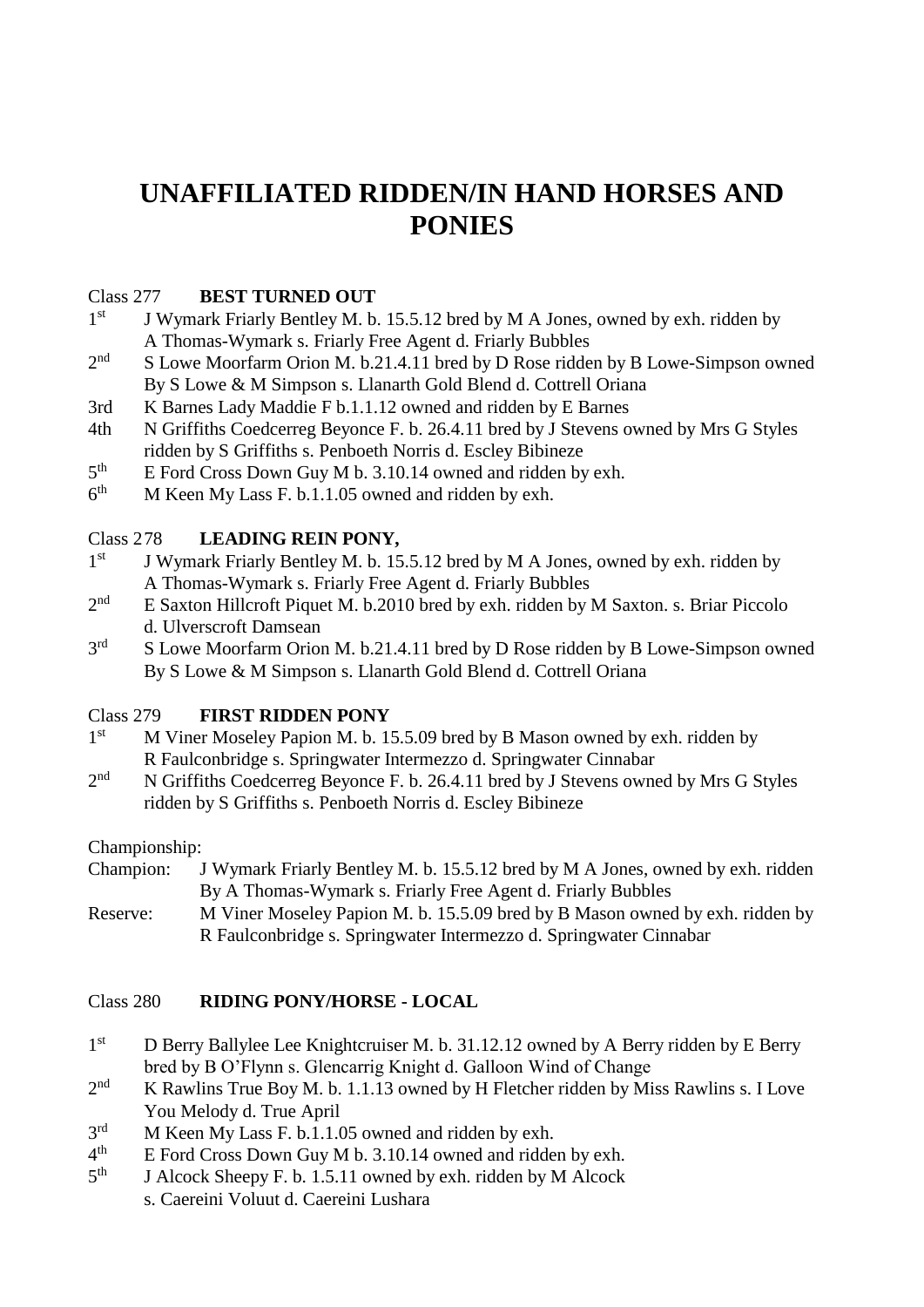Winner of the Lees Challenge Trophy: K Rawlins True Boy M. b. 1.1.13 owned by H Fletcher ridden by Miss Rawlins s. I Love You Melody d. True April

#### Class 281 **RIDDEN PONY** .

#### Class 282 **RIDDEN HORSE,**

- $1<sup>st</sup>$ T Shearer Rustys Legacy M. b. 12.4.08 bred by J McGivern owned and ridden by exh. s. Hej Kuba d. Rusty
- $2<sub>nd</sub>$ M Keen My Lass F. b.1.1.05 owned and ridden by exh.
- $3<sup>rd</sup>$ E Ford Cross Down Guy M b. 3.10.14 owned and ridden by exh.

#### Championship:

----

Champion: D Berry Ballylee Lee Knightcruiser M. b. 31.12.12 owned by A Berry ridden by E Berry bred by B O'Flynn s. Glencarrig Knight d. Galloon Wind of Change Reserve: T Shearer Rustys Legacy M. b. 12.4.08 bred by J McGivern owned and ridden by exh.s. Hej Kuba d. Rusty

#### Class 283 **IN HAND YOUNG HANDLER** 12 years and under

- $1<sup>st</sup>$ S Lowe Moorfarm Orion M. b.21.4.11 bred by D Rose ridden by B Lowe-Simpson owned By S Lowe & M Simpson s. Llanarth Gold Blend d. Cottrell Oriana
- $2<sub>nd</sub>$ J Alcock Sheepy F. b. 1.5.11 owned by exh. handled by M Alcock
- 3<sup>rd</sup> A Wymark Friarly Bentley M. b. 15.5.12 bred by M A Jones, owned by exh. handled by A Thomas-Wymark s. Friarly Free Agent d. Friarly Bubbles
- $4<sup>th</sup>$ K Barnes Lady Maddie F b.1.1.12 owned and handled by E Barnes

#### Class 284 **IN HAND YOUNG HANDLER** 13 years to 16 years inclusive

- $1<sup>st</sup>$ Mrs A James Saracen II M. b.4.7.98 owned by exh. handled by E James
- $2<sup>nd</sup>$ D Berry Ballylee Lee Knightcruiser M. b. 31.12.12 owned by A Berry handled by E Berry bred by B O'Flynn s. Glencarrig Knight d. Galloon Wind of Change
- 3<sup>rd</sup> Mrs KA Cope Linnel Jolly F. b.1.7.5 bred by R B Charlton owned by exh. handled by M Roberts s. Drybarrows Rusty d. Linnel Jasmine

#### Class 285 **IN HAND HANDLER** 17 years and above

- $1<sup>st</sup>$ S Mayer Holmedown Racine F. B. 19.5.14 bred by W Bridges owned and handled by exh. s. Holmedown Logan d. Manonwells Ruadh
- $2<sub>nd</sub>$ E Ford Cross Down Guy M b. 3.10.14 owned and handled by exh.
- $3<sup>rd</sup>$ M Keen My Lass F. b.1.1.05 owned and ridden by exh

#### Championship

Champion : Mrs A James Saracen II M. b.4.7.98 owned by exh. handled by E James Reserve: S Lowe Moorfarm Orion M. b.21.4.11 bred by D Rose ridden by B Lowe-Simpson Owned by S Lowe & M Simpson s. Llanarth Gold Blend d. Cottrell Oriana

## **MOUNTED FANCY DRESS**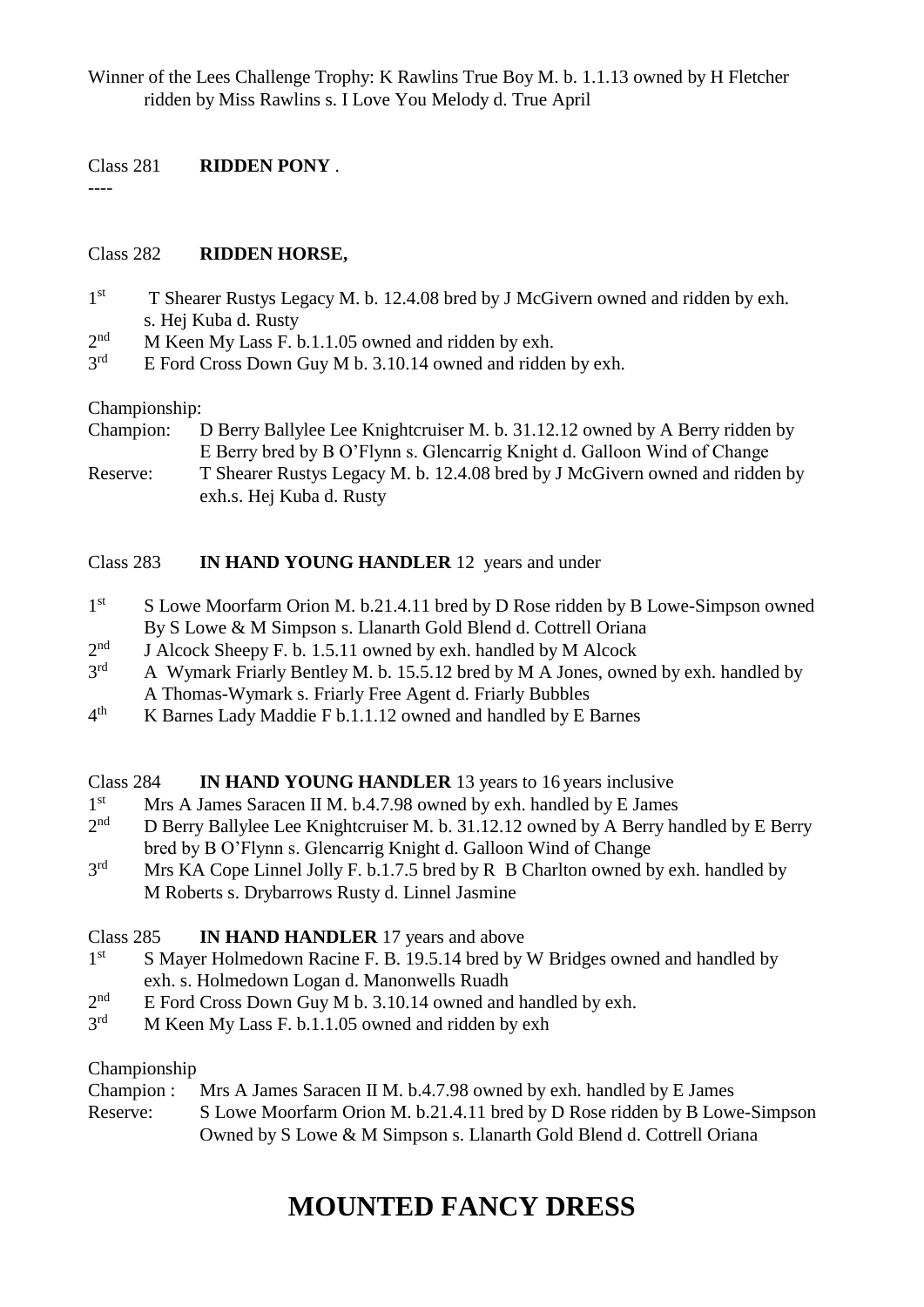- Class FD To be ridden by children born in or after 2001
- 21 K Barnes Pascal M. b.1.6.15 owned by L Ford ridden by E Barnes
- 28 A Rawlins Blue M. ridden by Scarlett Rawlins
- 120 Daisy Rawlins Ma

### **MOUNTAIN AND MOORLAND**

#### **Wishaw Stud of Welsh Cobs offers a rosette and trophy to the highest placed Welsh Section C or D in classes 288 and 289.**

#### Class 286 **NPS EQUESTRIAN MARKETPLAE M&M IN HAND SMALL BREEDS COLT FILLY OR GELDING**, 1, 2 or 3 years old.

- 1st J Rudd Monarchill Masterclass F. bred by R Rigby b. 20.14.16 s. Stourton Democrat d. Monarchill Maria owned and handled by exh.
- 2nd R Hinton Penynorfa Appollo M. b.5.5.14 owned and handled by exh. s. Penboeth Flute d. Crimond Delight
- Class 287 **NPS EQUESTRIAN MARKETPLAE M&M IN HAND SMALL BREEDS STALLION, MARE OR GELDING,** 4 years and over,
- 1st M Viner Moseley Triad M. b. 5.5.09 bred by B Mason owned and handled by exh. s. Shilstone Rocks Snowfo d. Senruf Troika
- Class 288 **NPS EQUESTRIAN MARKETPLACE M&M IN HAND LARGE BREEDS COLT FILLY OR GELDING**, 1, 2 or 3 years old.
- 1st S Hobbs Wishaw Ellie May F. bred by A Burgoyne owned and handled by exh. s. Wishaw Revelation d. Wishaw Rose Marie
- 2nd S Cattell Melodys Blossom F. b.2.4.16 bred by C Curtin owned and handled by S Moore s. I Love You Melody d Corclough Tiggeres
- 3rd C Crutchley Caerddaniel Assweetas F. b.4.5.17 owned and bred by Mr & Mrs S Crutchley handled by O Crutchley s. Fronarth Robben d. Synod Sweet Celina
- 4th P Steeples Greenholme Kate F. b.2.6.16 bred by R J Potter owned and handled by exh. s. Greenholme Warrier d. Greenholme Bethany
- Class 289 **NPS EQUESTRIAN MARKETPLACE M&M IN HAND LARGE BREEDS STALLION, MARE OR GELDING, 4 years old or over.**
- 1st P Steeples Greenholme Jasmin F. b.8.5.15 bred by R J Potter owned and handled by exh. s. Greenholme Warrier d. Greenholme Dora
- 2nd K Wright Furzley Colonnaide M. b. 1.5.09 bred by S Kilford owned and handled by exh. s. Luckingtno Sportaide d. Sophia
- 3rd S Mayer Holmedown Racine F. B. 19.5.14 bred by W Bridges owned and handled by exh. s. Holmedown Logan d. Manonwells Ruadh
- 4th Mrs A Key Kauri Elara F b. 12.5.15 bred by Mr & Mrs A Key owned by Mrs A Key handled by A Key s Fijal Jupital d. Kauri Inspiration
- 5th Mrs KA Cope Linnel Jolly F. b.1.7.5 bred by R B Charlton owned by exh. handled by M Roberts s. Drybarrows Rusty d. Linnel Jasmine
- 6th J Dyson Stunstead Treacle F. b.19.8.14 bred by G Richardson owned and handled by exh. s. Wellbrow Leo d. Rundales Queen Elley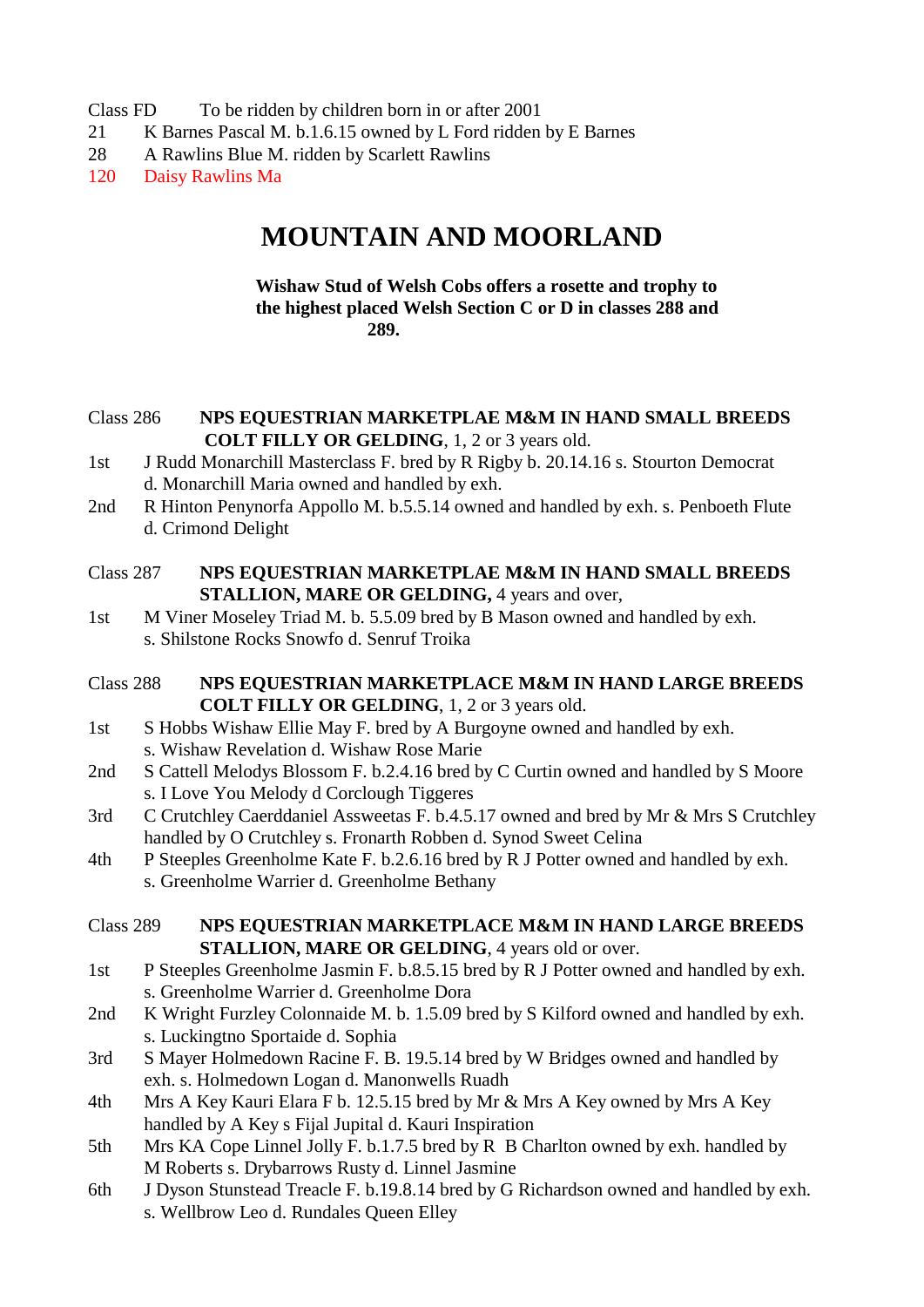Championship:

- Champion: P Steeples Greenholme Jasmin F. b.8.5.15 bred by R J Potter owned and handled by exh.s. Greenholme Warrier d. Greenholme Dora
- Reserve M Viner Moseley Triad M. b. 5.5.09 bred by B Mason owned and handled by exh. s. Shilstone Rocks Snowfo d. Senruf Troika

NPS M&M In Hand Kilmannan Stud Silver Medal Rosette

M Viner Moseley Triad M. b. 5.5.09 bred by B Mason owned and handled by exh. s. Shilstone Rocks Snowfo d. Senruf Troika

#### Class 290 **NPS SHOWING CLASSICS MOUNTAIN AND MOORLAND LEAD REIN.**

1st E Saxton Hillcroft Piquet M. b.2010 bred by exh. ridden by I Saxton. s. Briar Piccolo d. Ulverscroft Damsean

#### Class 291 **NPS SHOWING CLASSICS MOUNTAIN AND MOORLAND FIRST RIDDEN**.

- 1st V Fenton Oldacres Lilli F. bred by Oldacres Stud owned by exh. ridden by O Fenton s. Springbourne Envoy d. Flydon Lafant
- 2nd M Viner Moseley Papion M. b. 15.5.09 bred by B Mason owned by exh. ridden by R Faulconbridge s. Springwater Intermezzo d. Springwater Cinnabar

#### Championship:

- Champion: E Saxton Hillcroft Piquet M. b.2010 bred by exh. ridden by I Saxton. s. Briar Piccolo d. Ulverscroft Damsean
- Reserve: V Fenton Oldacres Lilli F. bred by Oldacres Stud owned by exh. ridden by O Fenton s. Springbourne Envoy d. Flydon Lafant
- Class 292 **NPS RINGSIDE STUD RIDDEN MOUNTAIN AND MOORLAND SMALL BREEDS**, 4 years old or over,
- 1st M Brown Greenhamcommon Donald M. b. 31.5.09 bred by West Berkshire Council owned by exh. ridden by G Brown s.Moorland Kingfisher d. Snelsmorecommon Sundew.

#### Class 293 **NPS RINGSIDE STUD RIDDEN MOUNTAIN AND MOORLAND LARGE BREEDS**, 4 years old or over,

- 1st D Berry Ballylee Lee Knightcruiser M. b. 31.12.12 owned by A Berry ridden by E Berry bred by B O'Flynn s. Glencarrig Knight d. Galloon Wind of Change
- 2nd E Saxton Erdyl Prince William M. b. 2012 bred by Mr & Mrs Roberts ridden by exh. s. Nantwood Colorado d. Erdyl Lola
- 3rd K Wright FurzleyColonnaide M. b. 1.5.09 bred by S Kilford owned and ridden by exh. s. Luckingtno Sportaide d. Sophia
- 4th A Rathbone Cwmtawe Coronation Prince M. b.8.6.13 bred by C A Morgan owned and ridden by exh. s Haighmoor Llewelyn d. Menai Contessa

#### Championship:

| Champion: | D Berry Ballylee Lee Knightcruiser M. b. 31.12.12 owned by A Berry ridden by |
|-----------|------------------------------------------------------------------------------|
|           | E Berry bred by B O'Flynn s. Glencarrig Knight d. Galloon Wind of Change     |
| Reserve:  | E Saxton Erdyl Prince William M. b. 2012 bred by Mr & Mrs Roberts ridden by  |
|           | exh. s. Nantwood Colorado d. Erdyl Lola                                      |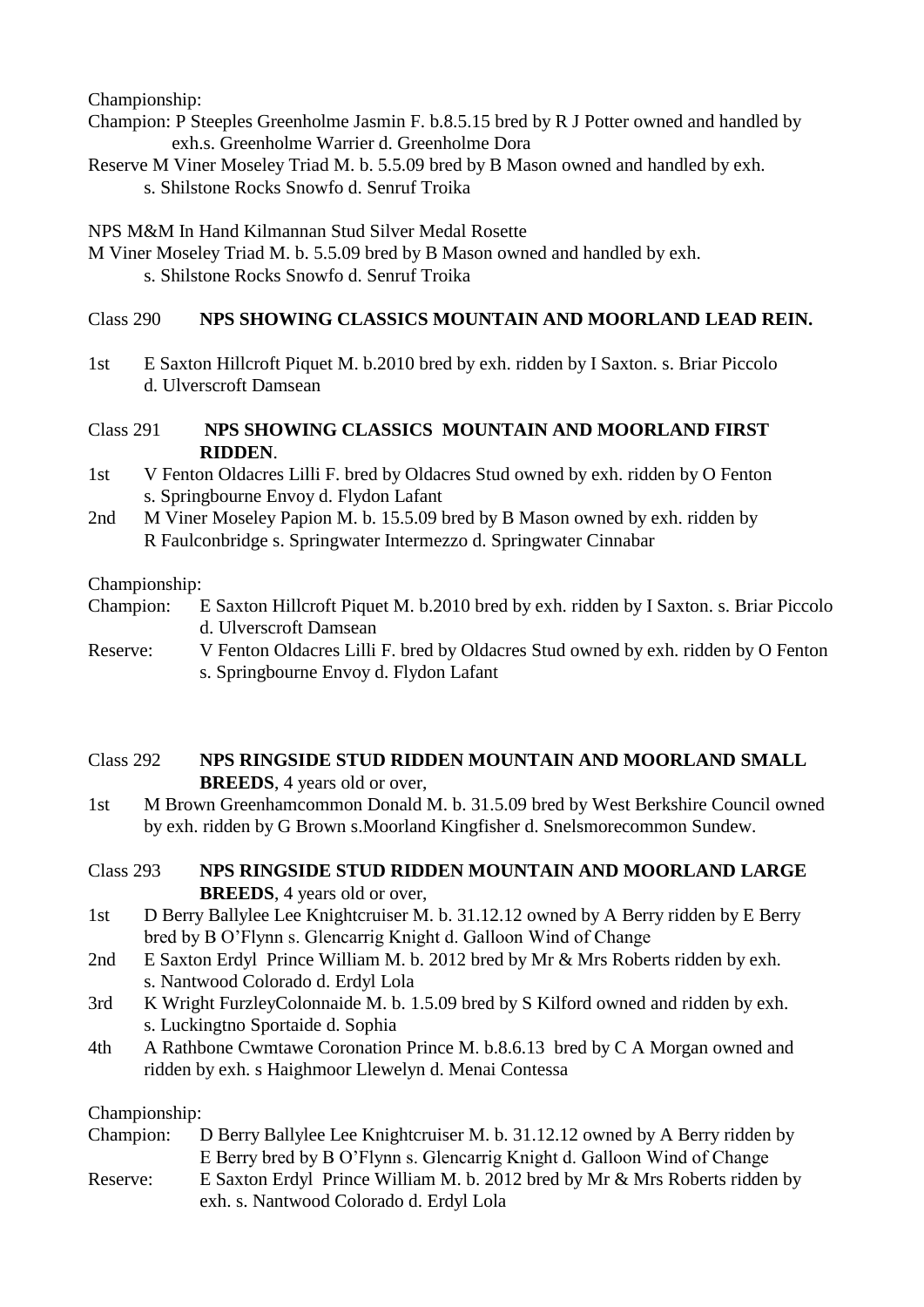NPS The Minns Family M&M Ridden Silver Medal Rosette Championship. Champion: ---- Reserve: -----





#### **HOME PRODUCED FIRST ROUND QUALIFIERs**

Class 294 **PRE SENIOR.** In-Hand. Pony or Horse. 15-18 years old.

- Class 295 **SENIOR.** In-Hand. Pony or Horse. 19-23 years old.
- 1 st D Venables Lotty F. b. 1997 owned and handled by exh.
- $2<sup>nd</sup>$ Mrs A James Saracen II M. b.4.7.98 owned by exh. handled by E James

### Class 296 **SENIOR-PLUS.** In-Hand. Pony or Horse. 24 years old and over.

 $1<sup>st</sup>$ G Brooks Green Cottage Anastasia F. b. 05.95 bred by F Biddle. Owned and handled by exh. s. Peveril Peterborough d. Hurstfield Astra

Championship:

- Champion: D Venables Lotty F. b. 1997 owned and handled by exh
- Reserve.: G Brooks Green Cottage Anastasia F. b. 05.95 bred by F Biddle. Owned and handled by exh.s. Peveril Peterborough d. Hurstfield Astra
- Class 297 **PRE SENIOR.** Ridden. Pony or Horse. 15-18 years old.
- $1<sup>st</sup>$ Mrs L Hidderley Pentrefelin Sorento M. b.05.02 bred by C Willis-Burton owned and Ridden by exh. s. Pentrefelin Jake d. Ffynonwen Alexia
- Class 298 **SENIOR.** Ridden. Pony or Horse. 19-23 years old.
- 1 st D Venables Lotty F. b. 1997 owned and ridden by exh.
- $2<sub>nd</sub>$  $K$  Bond Pepper M. b. 1.7.99 owned and ridden by exh.
- Class 299 **SENIOR-PLUS.** Ridden. Pony or Horse. 24 years old and over.
- $1<sup>st</sup>$ J Bax All That Jazz F. b.1.4.9 owned and ridden by exh.

#### Championship:

- Champion: Mrs L Hidderley Pentrefelin Sorento M. b.05.02 bred by C Willis-Burton owned and Ridden by exh. s. Pentrefelin Jake d. Ffynonwen Alexia
- Reserve: D Venables Lotty F. b. 1997 owned and ridden by exh.

## **SUPREME CHAMPIONSHIPS**

#### **In Hand** –

Champion M Viner Moseley Triad M. b. 5.5.09 bred by B Mason owned and handled by exh. s. Shilstone Rocks Snowfo d. Senruf Troika

Reserve. C Scott Rocky M. b.1.1.02 owned by exh. handled by L Scott

#### **Ridden –**

Champion: J Wormall Colour Coded b. 2009 owned and ridden by exh.

Reserve: E Saxton Erdyl Prince William M. b. 2012 bred by Mr & Mrs Roberts ridden by exh.

s. Nantwood Colorado d. Erdyl Lola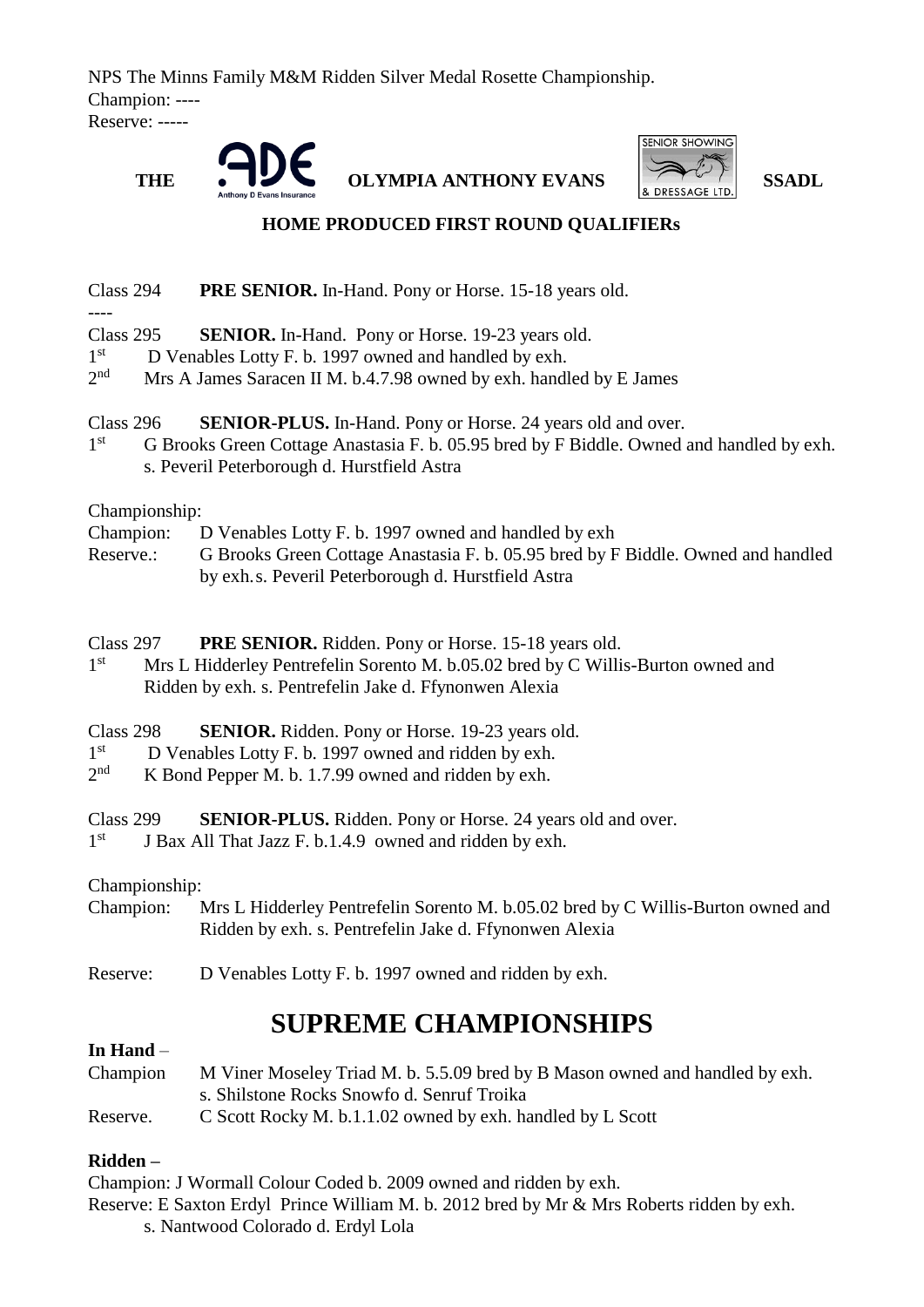### **SUPREME CHAMPIONSHIP OF THE SHOW**

Supreme Champion: J Wormall Colour Coded b. 2009 owned and ridden by exh. Reserve Supreme Champion: M Viner Moseley Triad M. b. 5.5.09 bred by B Mason owned and handled by exh.s. Shilstone Rocks Snowfo d. Senruf Troika

## **HEAVY HORSE SECTION**

#### Class 300 **GELDINGS**, 3 years old and upwards

- $1<sup>st</sup>$ R Rawlins Bromford Kingsman M. owned and handled by exh. s. Red Brae Black Jack d. Bromford Lady Diana
- $2<sup>nd</sup>$ K Morris Bickerscourt Masterpiece
- 3<sup>rd</sup> H Roberts Tollemache Fredwick M. b.21.4.14 bred by M Tollemache owned and handled by exh. s. Besthorpe Achilles d. Clemmills Anya
- $4<sup>th</sup>$ K Morris Cyswymlog Crackerjack

#### Class 301 **BARREN MARES**, 3 years old and upwards.

- 1<sup>st</sup> E Whitehouse Saredon Elsnore F. b.2015 owned and bred by exh. s. Metheringham
- $2<sub>nd</sub>$ L Allman Shirland Bonnie Rose F. b.24.4.14 bred by M Shardlow owned and handled by exh. s. Woodhouse Landlord d. Shirland Lady Penelope
- $2rd$ Green & Rawlins Bromford Lady Black F. b.2015 bred by R Rawlins owned and handled by exh s. Cae Mawr Aristrocrat d. Holme Park Lady Emma Upton Hamlet d Saredon Stella

#### Class 302 **2 YEAR OLDS**, colt, filly or gelding

- $1<sup>st</sup>$ P Moss Robin Hood Stables Friendly Simon
- $2<sub>nd</sub>$ L Allman Bromford Beauty F. b.22.2.17 bred by R G Rawlings owned and handled by exh.s. Red Brae Black Jack d. Bromford Lady Diana
- $3<sup>rd</sup>$ Miss A Goodwin Silverhills Lady Josephine F. b.13.5.17 bred by J E Goodwin owned and handled by exh. s. Kerrial William d. Silverhills Lady Tara
- $4<sup>th</sup>$ th H Richardson Thames Oak Glamour Girl F. b.27.4.19 bred by Mr Bower owned by Major N Dymond handled by exh. s. Leaventhorpe R Bill d. Cotebrook Lock Carrie
- $5<sup>th</sup>$ Miss J Taylor King Kestrel M. b. 19.4.17 bred by M King owned and handled by exh. s. Lockley Pride d. Leverton Leander

#### Class 303 **YEARLINGS**

1<sup>st</sup> R Rawlins Bromford Gregory's Girl F. owned and handled by exh. s. Histamore Carlos d. Homme Lady Emma

#### Class 304 **BROOD MARES**, with foal at foot.

 $1<sup>st</sup>$ R Rawlins Bromford Lucky Surprise F. owned and handled by exh. s. Red Brae Black Jack d. Bromford Lady Diana

#### Class 305 **COLT FOALS**

- $1<sup>st</sup>$ R Rawlins Bromford Lord Middleton M. owned and handled by exh. s. Histamore Carlos d. Bromford Lucky Surprise
- $2<sub>nd</sub>$ R Rawlins Bromford Lucky Chance M. owned and handled by exh.